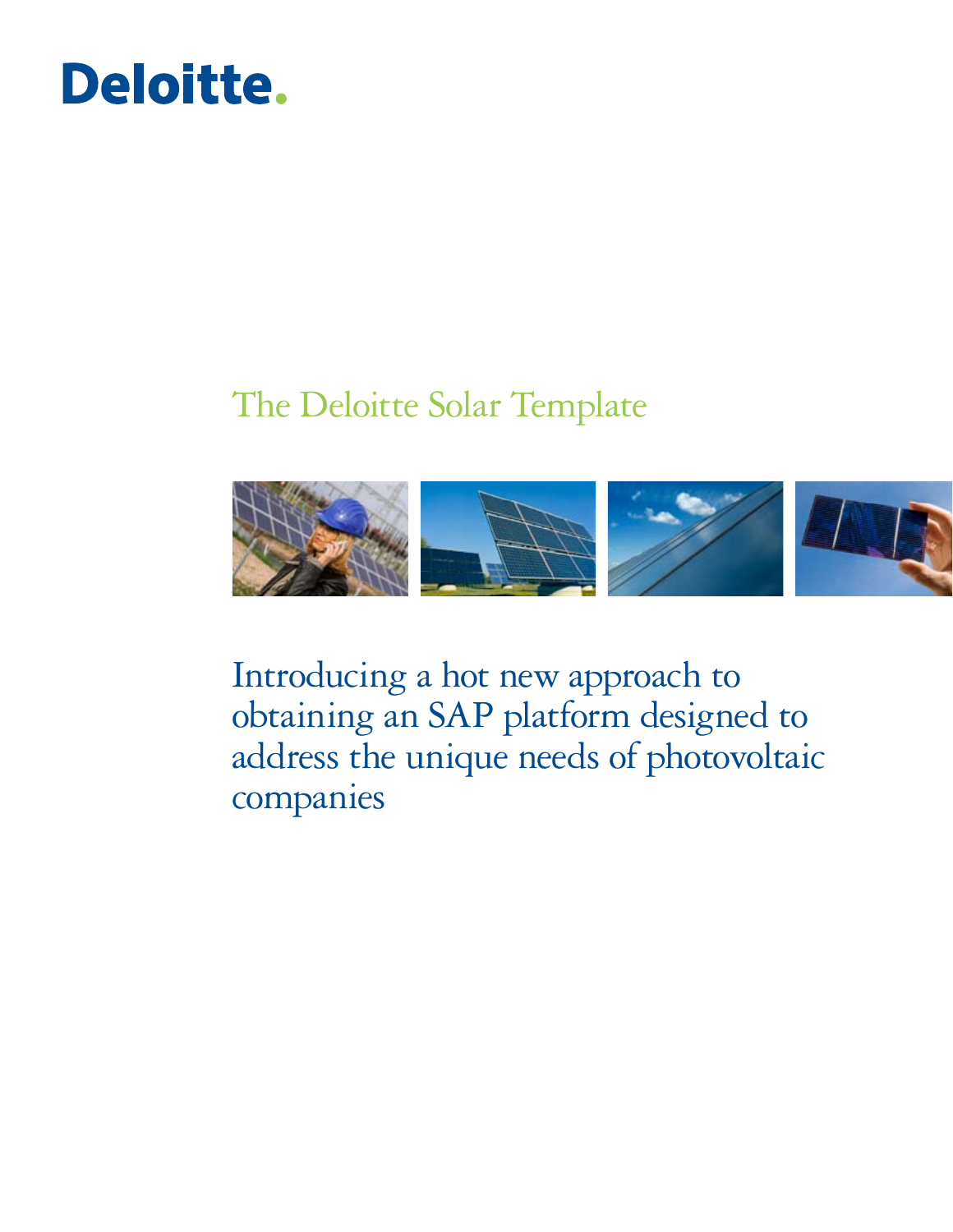The solar industry is like no other. Push-production supply chain principles have to be applied due to raw material constraints and unforeseeable output quality. The variability of finished goods is very high, demanding tight integration of quality management, technology, production and sourcing. Production processes are still evolving. And it is driven by sales and distribution, with companies actually selling energy as opposed to pieces such as modules or cells. The industry also has unique accounting and reporting requirements due to an abundance of government subsidies and incentives — not to mention that many companies find that their HR departments are straining under the weight of the huge numbers of applicants who wish to work in this exploding new field.

An extraordinary ERP platform is needed to meet the industry-specific requirements of fast-growing solar manufacturers. Furthermore, this platform must be highly integrated to promote efficiency, scaleable to accommodate growth, and adaptable to support new processes across an extended enterprise that includes a growing web of suppliers and trade partners. The Deloitte Solar Template offers a streamlined and comprehensive way to obtain just such a platform by incorporating the specific requirements of the solar industry into an SAP ERP solution.

## **The Template defined**

The Deloitte Solar Template, based on SAP's ERP software suite, is a pre-configured solution that has been specifically designed for companies in the photovoltaic industry. It incorporates Deloitte's extensive experience in the solar industry as well as a suite of leading practice models to create a robust, yet adaptable, IT and process solution. It seamlessly covers the current processes in a solar industry company, ranging from R&D to production to spare-parts support at the end of the production lifecycle, and it spans the complete supply chain from silicon to module manufacturing. It also offers functionality that supports the unique integration requirements of thin-film manufacturing.

#### **The Template encompasses:**

- Logistics Master Data Management, Procurement, Sales and Distribution, Inventory Management, Production Planning and Execution, and Quality and Project Management, including R&D.
- Financials Finance & Accounting, Controlling and Asset Accounting.
- Human Capital Management Payroll, Talent Development, and Recruitment Support.

### **Industry-specific functionality**

Based on extensive experience in working with the world's leading solar companies, Deloitte understands where most solar businesses experience painful business issues. The Deloitte Solar Template offers the



following functional enhancements that have been designed to alleviate common industry pain points in order to assist you in your efforts to continuously improve quality while reducing production and logistics costs.

## **Building the backbone: A diversified material master**

The Deloitte Solar Template accommodates the wide variety of master data functionality that is required in photovoltaic manufacturing. Specifically, it enriches and broadens the standard master data fields found in SAP by adding those unique to the photovoltaic industry. With the Deloitte Solar Template, materials can be differentiated by various characteristics (e.g., quality, efficiency, etc.), types of processes (e.g., counter-purchase, tooling, etc.), and production steps (e.g., cell tester). Items can also be classified by planned characteristics such as format and thickness as well as unplanned ones such as quality and power efficiency. This extraordinary level of detail enables more-precise tracking and tracing, which can be used across the supply chain to support activities such as special production, availability check, substitutions for creating flexible customer orders, or sales planning.

## **Sending and receiving: Inter- and intra-company processes**

The Deloitte Solar Template provides specific functionality for managing outline agreements, contracts and delivery plans. It also enables flexible price management by supporting time-dependent pricing, rebate schedules and various types of surcharges or discounts. Customer call-offs can also be comfortably managed, and those not handled by Electronic Data Interchange (EDI) can be maintained manually.

Additionally, the industry is trending toward vertically integrated supply chains; therefore, the number of business transactions within a single company is rising. The Deloitte Solar Template has the ability to support you in your efforts to manage these in-house transactions, which can be just as important as managing external ones, especially considering possible legal and financial ramifications.

As used in this document, "Deloitte" means Deloitte LLP. Please see www.deloitte.com/us/about for a detailed description of the legal structure of Deloitte LLP and its subsidiaries.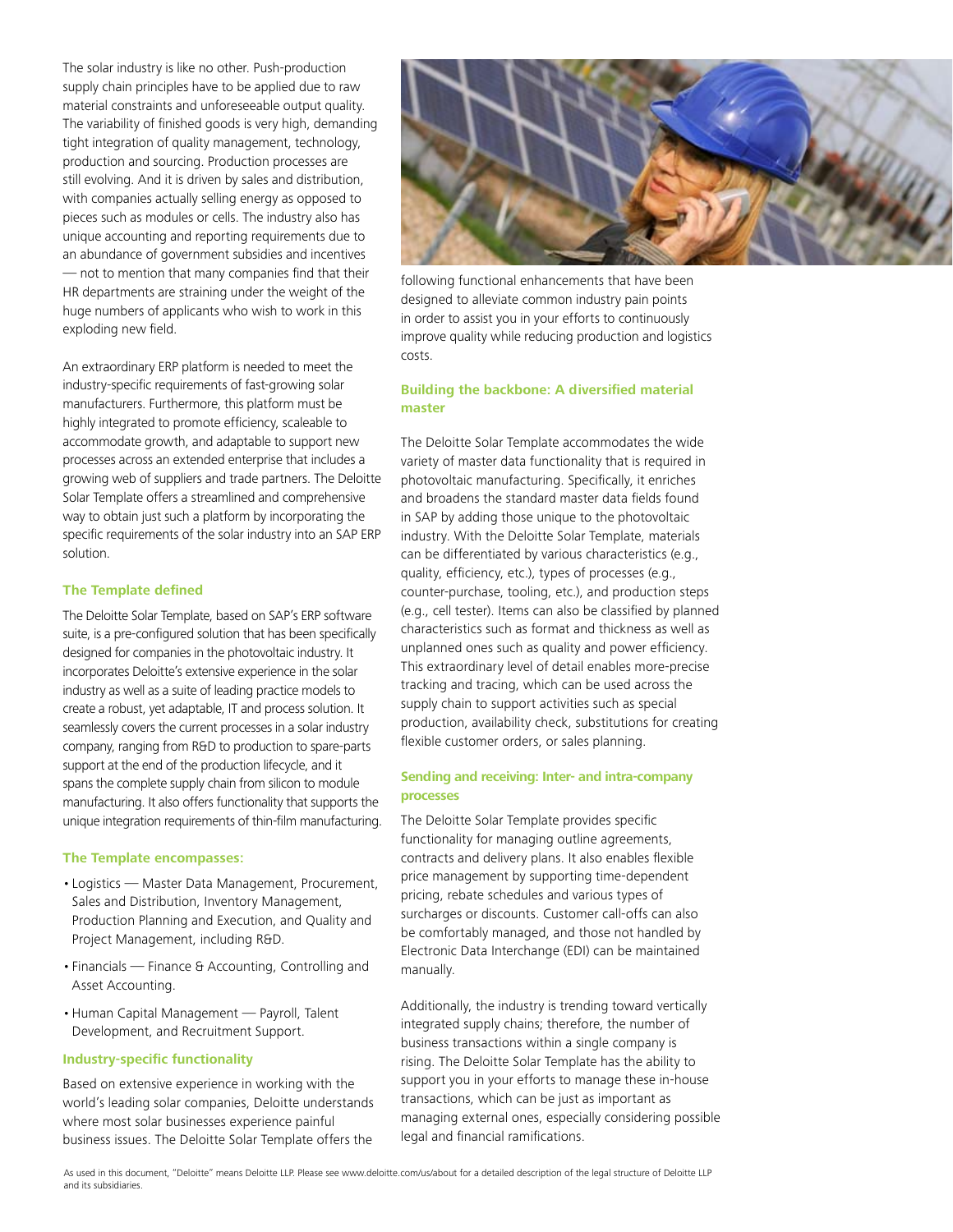#### **Production focus: Tracking, tracing, and visibility**

Traceability of materials from raw silicon to cells and modules is necessary to meet high quality standards. To address this need, the Deloitte Solar Template seamlessly integrates with all common Manufacturing Execution Systems (MES). This tight integration enables materials to be tracked throughout the whole company over all production steps and related back to the previous main components. Cells and wafers can be individually tracked, and the system can handle the tracking and tracing of serial numbers, which are frequently used on solar modules. In addition, an enhanced batch-information cockpit is available for transparent and efficient production support. In planning the production of cells, rarely are more than three different batches of wafers/ingots used together because the size of the batch affects further material usage (e.g. silver paste) as well as subsequent production scheduling. Batch information is also important since it is used for efficiency inspections and R&D activities.

## **The packaging process: Handling-unit management**

At dispatching, deliveries are planned and managed against existing orders and call-offs. The Deloitte Solar Template supports the creation and processing of handling units according to packing specs. A handling unit has a unique identification (e.g., license plate or packaging number) that corresponds to the physical package. Depending on the business transaction, handling units can be generated for or linked to deliveries. Commissioning and repacking of handling units are also supported. Additionally, in cases where the requested loading volume is not available, a planned delivery can be split.

Delivery slips, freight orders and other accompanying documents can be printed in accordance with current national and international norms, including DIN norms and VDA recommendations (e.g., ISO 9735). The tag formats can also be customized according to individual specifications.

## **The Wattpeak-Piece-Paradox**

In the solar business, the customer is most often interested in purchasing power, not just units or modules. Therefore, an effective ERP system must be able to manage production of cells and wafers as well as the sale and distribution of energy. Deloitte calls this unusual requirement the Wattpeak-Piece-Paradox. During the process of generating and confirming customer orders, the system needs to be able to recalculate the power efficiencies of different units based on material codes. To continually meet customer requirements, material substitutions often have to be made and available-topromise quantities re-calculated. The Deloitte Solar Template effortlessly rises to these challenges by seamlessly converting production data into its energy equivalents, thus helping solar companies in their efforts to deliver the total amount of Wattpeak they have

promised to their customers. No other system has the capability to resolve the Wattpeak-Piece-Paradox so expeditiously.

#### **Solar needs more people! HR Administration**

A comprehensive HR management system is needed to support the fast-growing number of employees in this booming industry. Accordingly, the Template supports robust payroll and employment processes. For instance, relevant messages generated by the system are electronically routed to the appropriate person in the organization via an integrated workflow, enabling quick reaction and fast resolution. Document Management is also supported, with the ability to handle and store application forms, letters and mailings. In addition, the system contains country-specific payroll requirements, which are fully integrated with Finance systems.

## **Financial services: Business consolidation and credit note handling**

Credit notes are rapidly becoming the preferred form of settling accounts between suppliers and customers in the solar industry. Often, a supplier does not issue an invoice anymore; instead, the customer advises the supplier via credit note of the payment as per the delivery. This payment notification is submitted via EDI-remittance advice. The Deloitte Solar Template enables reconciliation of received credit notes or clearance of received remittance advices both manually and automatically. Another important functionality is business consolidation, which the Template handles based on the financial data within the ERP system.

### **MES integration for thin film**

Thin film manufacturers do not face the raw material constraints that producers of traditional modules do; however, they too have special requirements. Customers demand a high degree of technical information, such as module placement for maximum electricity output, which requires tight integration between the ERP platform and the MES. The Deloitte Solar Template offers an industry-standard interface between the two systems as well as accompanying functionality for reporting technical data for individual